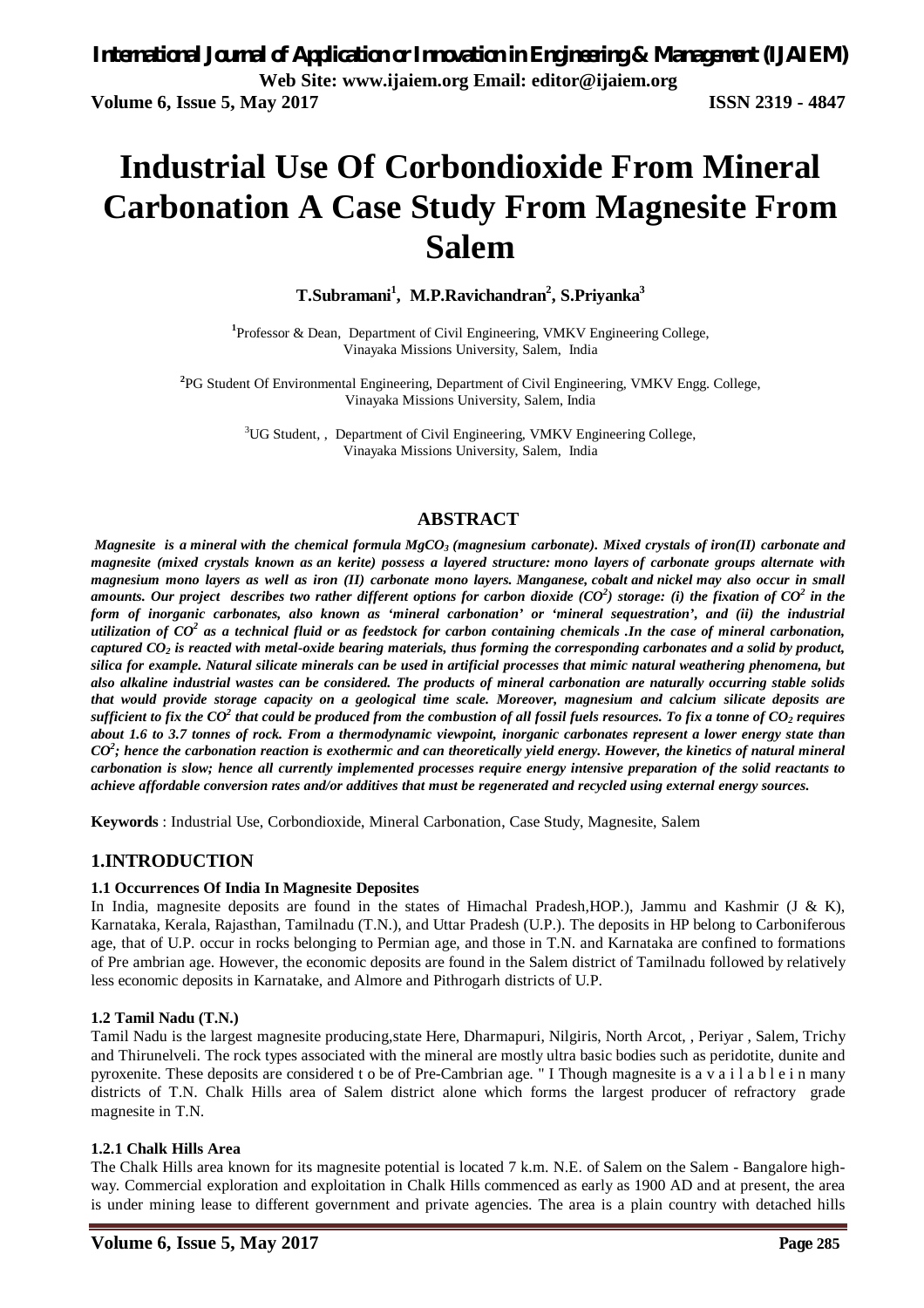## *International Journal of Application or Innovation in Engineering & Management (IJAIEM)* **Web Site: www.ijaiem.org Email: editor@ijaiem.org**

**Volume 6, Issue 5, May 2017 ISSN 2319 - 4847**

rising to 609 n. from a general ground Level of 340 m. The Shevaroy Hills to the north rises to 1625 m. from MSL. The Chalk Hills area has spare drainage, The ultramafic rock is characteristically devoid of vegetation while the adjoining gneissic country supports vegetation.

### **2.STUDY AREA**

Salem district is also called the singhbhum of South India and it is known to be the geological paradise of the state. The natural gemstone is a mineral, stone or organic matter that can be cut and polished. These gem varieties can be categorized as precious, semi-precious and rare varieties. Larger percentage of high grade metamorphic type is attributed to many of the gem deposits. Salem has the total area of 19.94 sq kms with Lattitude of N 11°19' to 11° 58' and Longitude of E 77° 40' to 78° 50'. The mine is situated at a distance of 5 km from salem town. The run of the hill range is NW-SE.The aspect is North East &South West. It has an average elevation of 278 metres (912 ft). The rivers in Salem are Thirumanimuthar, Vasishta Nadi, Kaveri, Sarabanga nadi. Salem district is surrounded by high grade of metamorphic rock and it has a higher density of gem deposits compared to its landmass and only a very small area is still mined. The gemstones found in this area are associated with pegmatites, carbonatites, syenites, pyroxenite and related alkaline rocks.

Further, gem potential maps or compressive database have not been prepared in the Salem district with proper scientific background. The geographical information system (GIS) used to represent and understand the spatial data. GIS can help in many aspects of the mineral exploration activities: such as data collection, management, analysis, and reporting. Field geologists can now capture field data electronically, using global positioning system (GPS) receivers. All of these data sets can be integrated, manipulated, and analyzed using GIS. Thus this research focuses on mapping of potential zones of gem mineral deposits using GIS technique in Salem. Figure. 1 shows Salem district map. Figure. 2 shows Geology map of Salem district .

#### **2.1 Geology**

The major ore deposits in Salem are Magnesite, Limestone, Granite, Bauxite.



**Figure. 1** Salem district map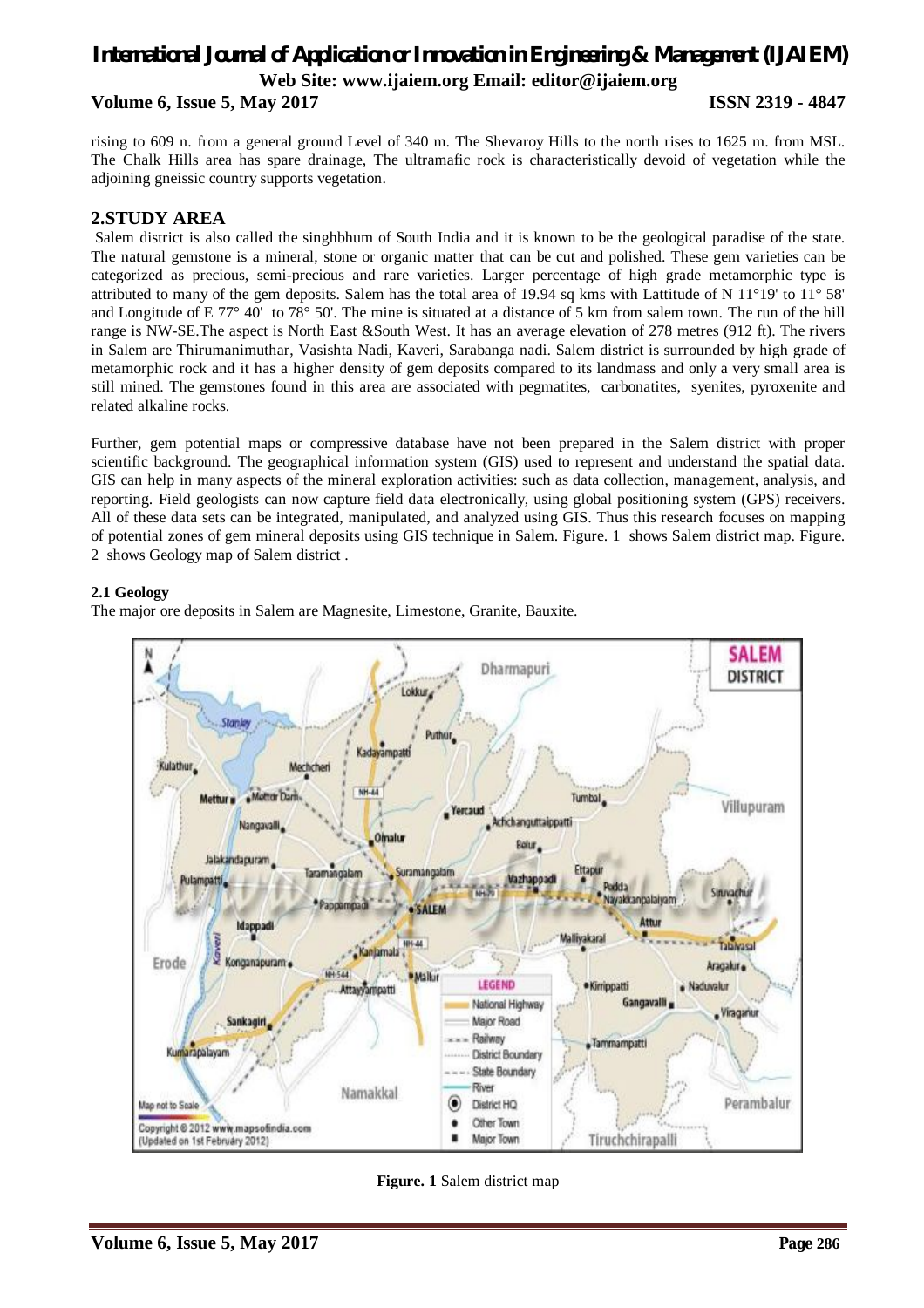**Web Site: www.ijaiem.org Email: editor@ijaiem.org Volume 6, Issue 5, May 2017 ISSN 2319 - 4847**



**Figure. 2** Geology map of Salem district .

#### **2.1.1 Magnesite**

One of the world" s best Magnesite deposit occur in Salem. The Magnesite reserves in Tamil Nadu are about 73 million tonnes. Magnesite is used mainly for refractory purposes and in chemical industries. The major Salem district based players in this field are Tamil Nadu Magnesite (TANMAG), a State Government organisation, Burn Standard, a Government of India organization and Dalmia Magnesite.

#### **2.1.2 Limestone**

Tamil Nadu ranks seventh in the country in terms of production of Limestone. Lime stone based Cement and Chemical industries have been flourishing for the past three decades as cement grade limestone deposits are abundant in the State. The total limestone reserves are about 1,473 million tonnes. There are 12 major cement plants functioning in the State. The major players are Tamil Nadu Cements (TANCEM), Dalmia Cements, Madras Cements, India Cements, Grasim Industries, Associated Cement Companies and Chettinad Cements.

#### **2.1.3 Granite**

Tamil Nadu is endowed with vast resources of Granite of different colours and shades. The total reserves of granite are about 710 million cubic metres. Granites are used in building facading, flooring, decorative& ornamental uses and in Monuments. Black Granite and other coloured Granites occurs in salem districts. The major players are the Tamil Nadu Minerals(TAMIN), a Government of Tamil Nadu Enterprise, P.R.P. Granites, Gem Granites, Pallava Granites, Rani Granites and Enterprising Enterprises.Figure.3. shows potential zones of gem mineral deposits.



**Figure.3**. Potential zones of gem mineral deposits.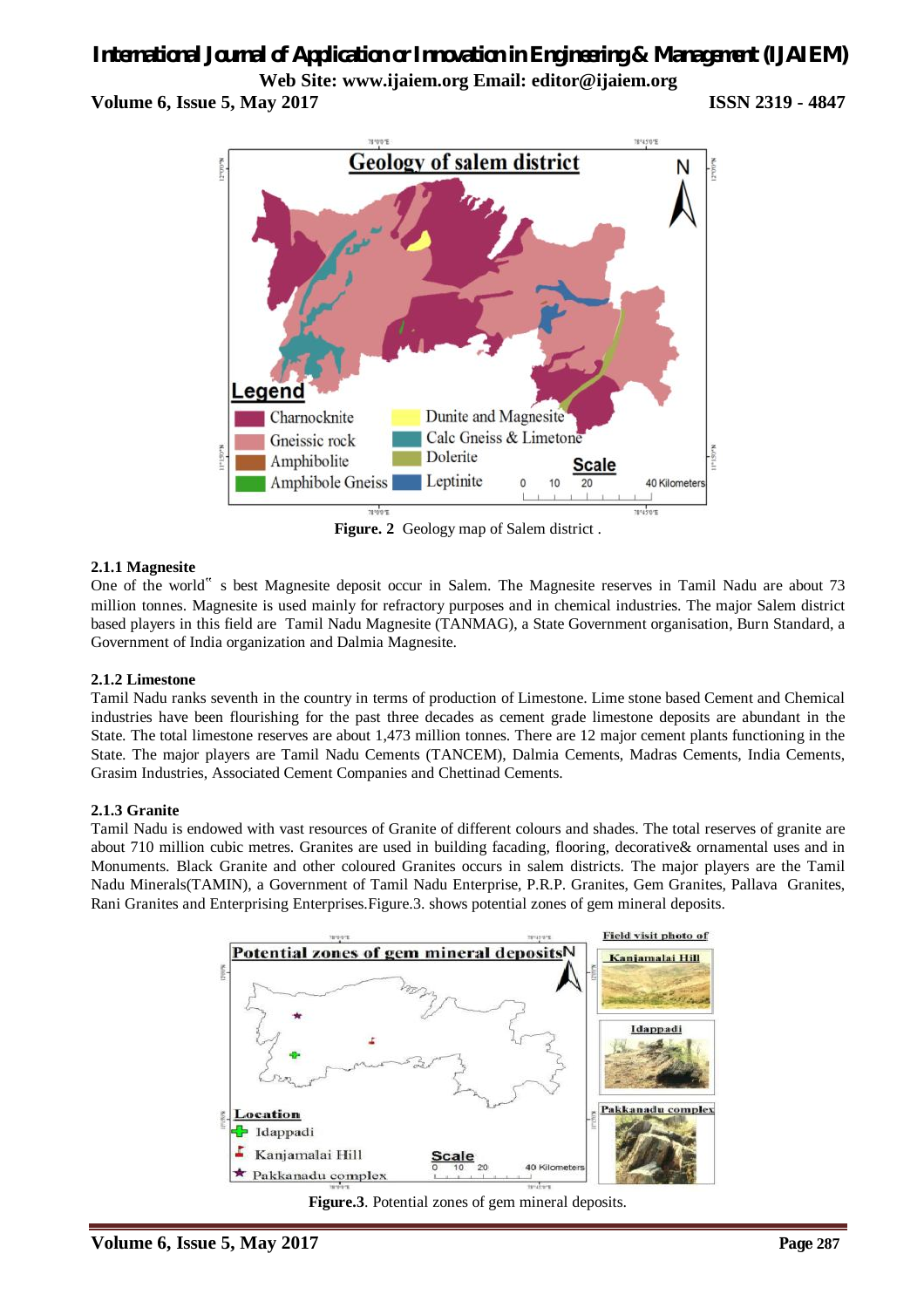## *International Journal of Application or Innovation in Engineering & Management (IJAIEM)* **Web Site: www.ijaiem.org Email: editor@ijaiem.org Volume 6, Issue 5, May 2017 ISSN 2319 - 4847**

## **3.MINERAL CARBONATION**

Mineral carbonation is the fixation of CO as stable carbonate minerals, such as calcite (CaCO3), dolomite (Ca0.5Mg0.5CO23), magnesite (MgCO) andsiderite (FeCO3).Insight into the potential effectiveness of storing atmospheric CO as carbonate minerals is demonstrated by the relative volume of these reservoirs worldwide. The total mass of carbon currently in the atmosphere is approximately 800 gigatons (Gt). In contrast, ~39,000,000 Gt of carbon are currently present in carbonate rocks, such as marble, limestone and chalk, in the Earth" s crust**.** Extensive evidence on the anthropogenic cause of climate change can be obtained from the comprehensive IPCC report published in 2007. There is a general agreement that to meet the ambitious target to stabilize atmospheric CO2 concentration at 500 ppm by 2050, a large portfolio of technologies need to be considered, where Carbon Dioxide Capture and Storage (CCS) represents a leading technology, particularly in the transition from a fossil fuel based economy to a renewable based economy.



**Figure 4.**Potential mineral hosts of CO2 calcite, (C) magnesite.

#### **3.1 Minerals & Mineral Based Products**

India continued to be wholly or largely self-sufficient in minerals which constitute primary mineral raw materials to industries, such as, thermal power generation, iron & steel, ferro-alloys, aluminium, cement, various types of refractories, china clay-based ceramics, glass, chemicals like caustic soda, soda ash,calcium carbide, titania white pigment, etc. India is, by and large, self sufficient in coal (with the exception of very low ash coking coal required bythe steel plants) and lignite among mineral fuels; bauxite, chromite, iron and manganese ores, ilmenite and rutile among metallic minerals; and almost all the industrial minerals with the exception of chrysotile asbestos, borax, fluorite, kyanite, potash, rock phosphate and elemental sulphur. Figure 4. Shows Potential mineral hosts of CO2

Despite high degree of self-sufficiency, some quantities of flaky and amorphous graphite of high fixed carbon, kaolin and ball clay for special applications, very low-silica limestone, dead-burnt magnesite and sea-water magnesia, battery grade manganese dioxide, etc.

#### **3.3 CO2 Sequestration By Mineral Carbonation**

Mineral carbonation (MC) is an accelerated form of weathering of naturally occurring silicate rocks and has been proposed as an alternative approach for CO2 sequestration since the 1990s.Some MC technologies have recently approached the commercial stage. MC is defined as the reaction of metal oxide bearing materials with CO2 to form insoluble carbonates:

#### **Metal oxide + CO2 - Metal carbonate + Heat (1)**

Relates to above-ground processes, which requires rock mining and material commutation as MC pre-requisites.MC can take advantage of different starting materials, which include Mg-silicate minerals and Ca\_ or Fe\_-rich silicates.The reactions occurring in MC processes are listed below.

Mg2SiO4 + 2CO2 + 2H2O - 2MgCO3 + H4SiO4 Mg3Si2O5(OH)4 + 3CO2 + 2H2O - 3MgCO3 + 2H4SiO4 Fe2SiO4 + 2CO2 + 2H2O - 2FeCO3 + H4SiO4 CaSiO3 + CO2 + 2H2O - CaCO3 + H4SiO4

CCS by geological storage represents the best CCS strategy for large emitters, while MC can play an important role by targeting small and medium emitters (2.5 Mt CO2), which account for about 10–15% of the total CO2 emissions.10 Mineral carbonation is a permanent and safe way for storing CO2, which does not present potential concerns over long term monitoring and liability issues, such as geological storage.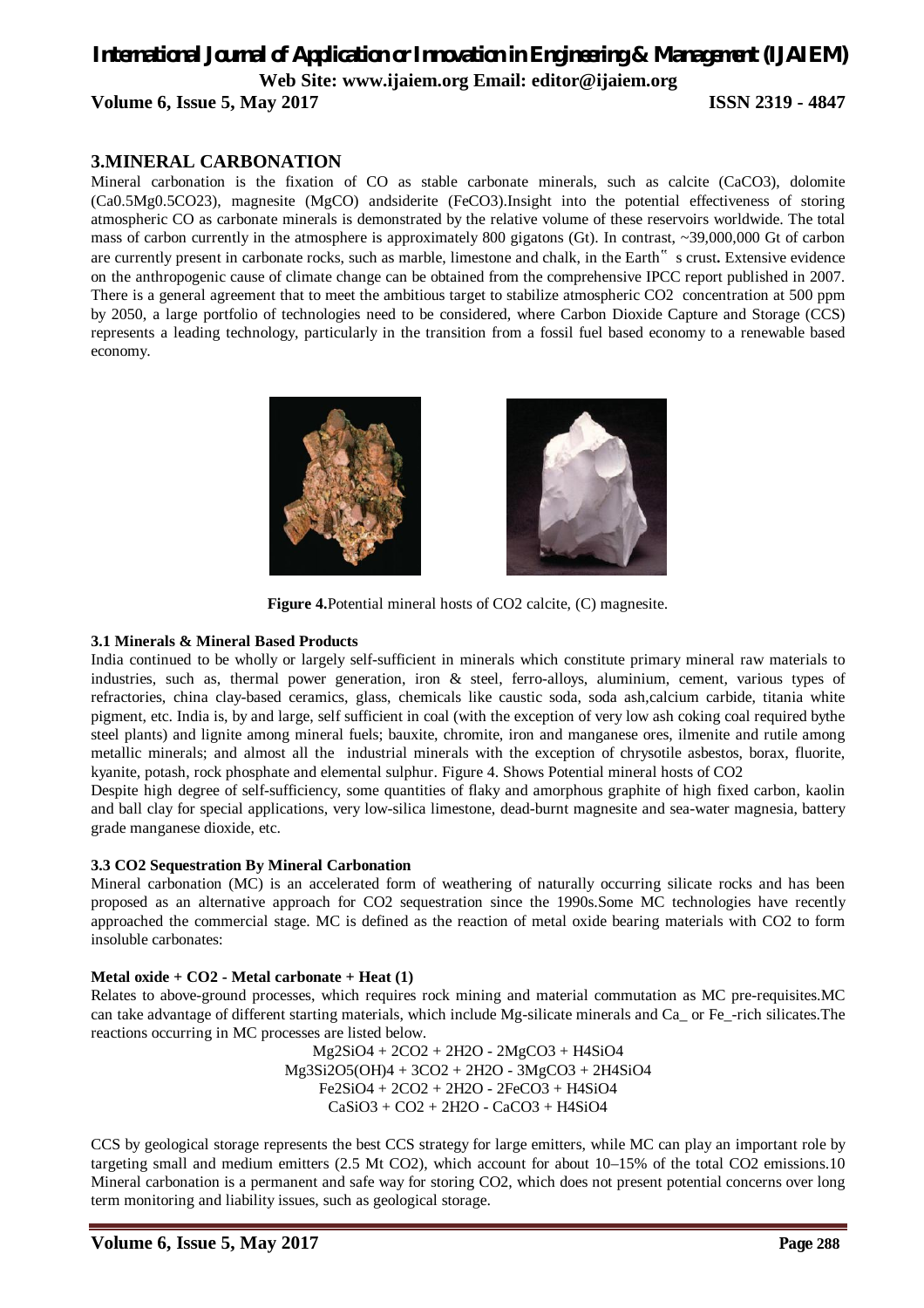**Web Site: www.ijaiem.org Email: editor@ijaiem.org**

**Volume 6, Issue 5, May 2017 ISSN 2319 - 4847**

## **3.4 Chemistry Of Mineral Carbonation**

When CO2 reacts with metal oxides (indicated here as MO, where M is a divalent metal, e.g., calcium, magnesium, or iron) the corresponding carbonate is formed and heat is released according to the following chemical reaction: The amount of heat depends on the specific metal and on the material containing the metal oxide. In general this is a large fraction (up to 46% in the case of calcium oxide) of the heat released by the upstream combustion process forming CO<sub>2</sub>.

(393.8 kJ mol–1CO2 for combustion of elemental carbon). In the case of a few natural silicates the following exothermic chemical reactions take place (in all cases heat values are given per unit mol of CO2 and standard conditions 25°C and 0.1 MPa.

**3.4.1 Olivine** 

 $Mg2SiO4 + 2CO2 \rightarrow 2MgCO3 + SiO2 + 89$  kJ mol–1CO2

**3.4.2 Serpentine** 

 $Mg3Si2O5(OH)4 + 3 CO2 \rightarrow 3MgCO3 + 2SiO2 + 2H2O$  $+ 64$  kJ mol $-1CO2$  (2b)

#### **3.4.3 Wollastonite**

 $CaSiO3 + CO2 \rightarrow CaCO3 + SiO2 + 90$  kJ mol–1CO

Since the reaction releases heat, the formation of carbonates is thermodynamically favoured at low temperature, whereas at high temperature (above 900°C for calcium carbonate and above 300°C for magnesium carbonate, at a CO2 partial pressure of one bar) the reverse reaction, that is calcination, is favoured. The representative member of the olivine family considered in the first reaction above is forsterite, which is iron-free. In nature.

### **4.EXPERIMENTS ON MINERAL CARBONATION**

#### **4. 1 Process Routes For Mineral Carbonation**

Binding carbon dioxide in carbonates can be achieved through various process routes as described in our project, ranging from the most basic accelerated weathering of limestone to advanced multistep processes. Many of the process routes suggested to date have already been abandoned, but research especially around aqueous mineral carbonation has continued .The following sections are intended to contain the recent developments and results achieved in the art of mineral carbonation. Each main heading (*e.g.* Direct carbonation) is divided into several sub-headings and each subheading is further divided (whenever literature was found) into carbonation processes using naturally occurring minerals and processes using solid process residues as feedstock.

- Direct carbonation.
- Indirect carbonation.
- Other processes.

#### **4.2 Direct Carbonation**

The mechanical grinding approach aims at destroying or disordering the mineral lattice, and thus, resulting in an increase of the surface area. Particle size reduction takes place in a sequence of crushing and grinding stages required to reduce the particle size to o300 mm which can be necessary to liberate valuable mineral grains. Crushing is normally performed on dry materials using compression equipment such as jaw or cone crushers. Instead, grinding is accomplished by abrasion and impact of the ore by the free motion of unconnected grinding media such as rods, balls, or pebbles.

#### **4.2.1 Direct Gas-Solidcarbonation**

Gas-solid carbonation is an even more simple approach towards mineral carbonation than direct aqueous mineral carbonation. Here particulate metal oxides are brought into contact with gaseous CO at a particular temperature and pressure (for various temperature and pressure ranges applied). The dry process has the potential of producing high temperature steam or electricity while converting CO2 into carbonates. Process integration with mining activities may be very advantageous from an economic point of view of the cost and energy, possibly allowing for, e.g*.*, higher valuable metal extraction rates as well.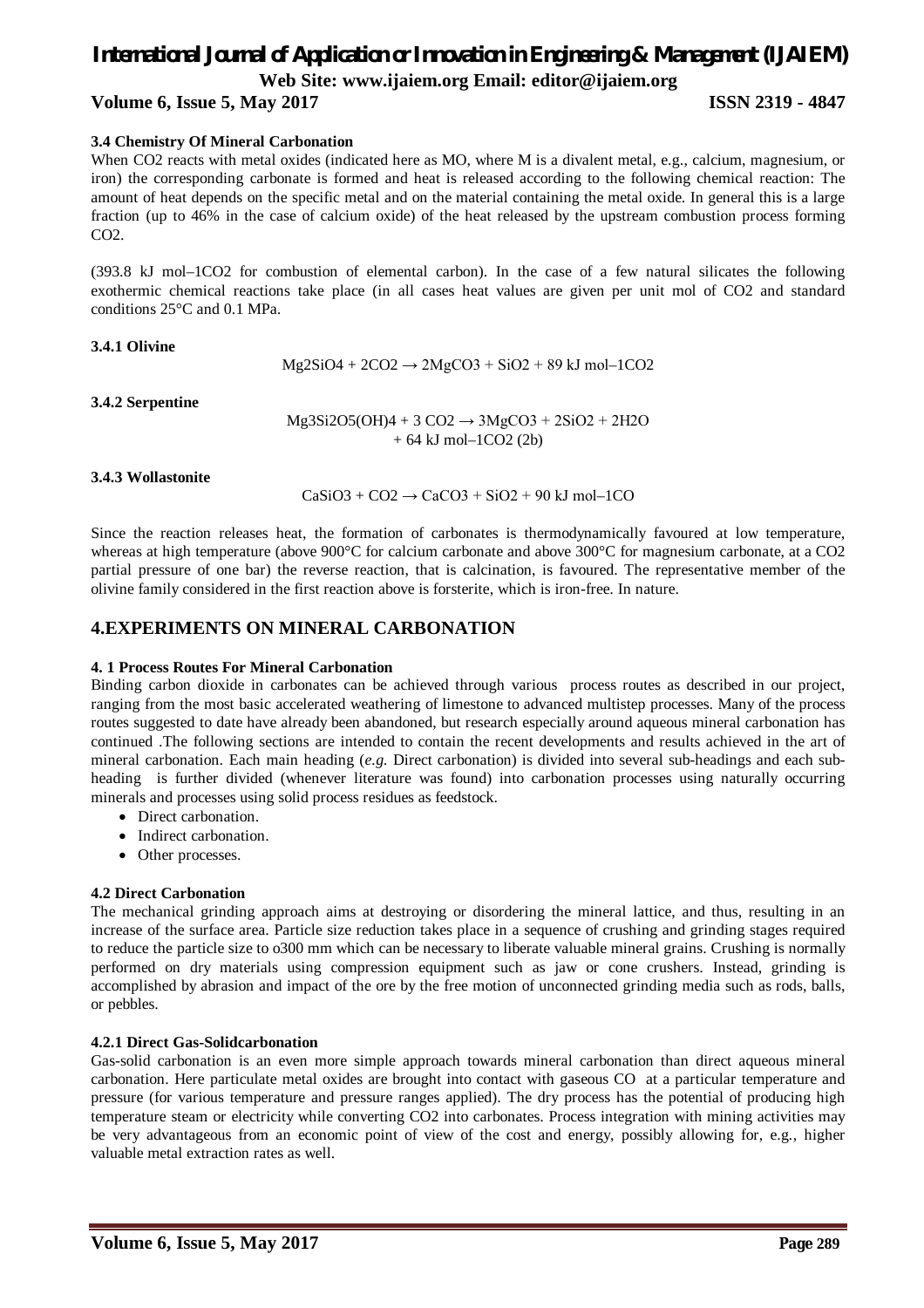**Web Site: www.ijaiem.org Email: editor@ijaiem.org**

## **Volume 6, Issue 5, May 2017 ISSN 2319 - 4847**

#### **4.2.2 Gas-Solid Carbonation Of Solid Residues**

One of the important benefits of using industrial solid residues as feedstock for carbonation compared to the carbonation of mineral ores is the possibility of utilizing a waste stream. The possibility of simultaneously binding CO and lowering the hazardous nature of e.g. municipal solid waste incinerator (MSWI) ash makes this carbonation route interesting. However, the potential CO2 storage capacity for this option is limited, simply because the amounts of material that may be carbonated are too small.

#### **4.2.3 DIRECT CARBONATION WITH THERMAL PRE-TREATMENT**

As previously mentioned, serpentine requires additional thermal treatment to remove hydroxyl groups, resulting in the chemical transformation to pseudo-forsterite. Serpentine requires heating treatment above 630 1C to remove chemically bound water from the lattice 89 Mg3Si2O5(OH)4 - (MgO)3(SiO2)2 + 2HO

The NETL findings indicate that the reaction rate for serpentine was slow if water (OH groups) was not removed. Thermally treated serpentine at 630 1C for 2 hours reached 65% CO2 storage capacity. Similar results were obtained with high energy attrition grinding, but with a substantial associated energy penalty.54, 82 the theoretical energy required for the heat activation process is the sum of the energy to heat the mineral to 630 1C and the enthalpy of dehydroxylation.

#### **Optimising Direct Aqueous Carbonation**

Considering the non-complete conversion of the minerals, the mineral amounts required significantly exceed the theoretical amount, estimated that it would require 6.5–8.9 tons of serpentine or around 8.9 tons of wollastonite for every ton of CO sequestered (compared to the theoretical amount of 2.1 and 2.6 ton mineral/ton CO2). Therefore it is very important to consider the environmental (and economic) impact of the necessary mining operations related to ex situ CO2 sequestration, including product material disposal/utilization. Figure. 5 shows Mineralization process concept for pure CO2 and flue gas



**Figure. 5** Mineralization process concept for pure CO2 and flue gas

Work on finding optimal aqueous carbonation conditions is ongoing and even though it has been studied extensively over the past two years, some questions still remain unanswered. For example increasing the L/S has been reported to have both a positive and a negative effect on CO conversion.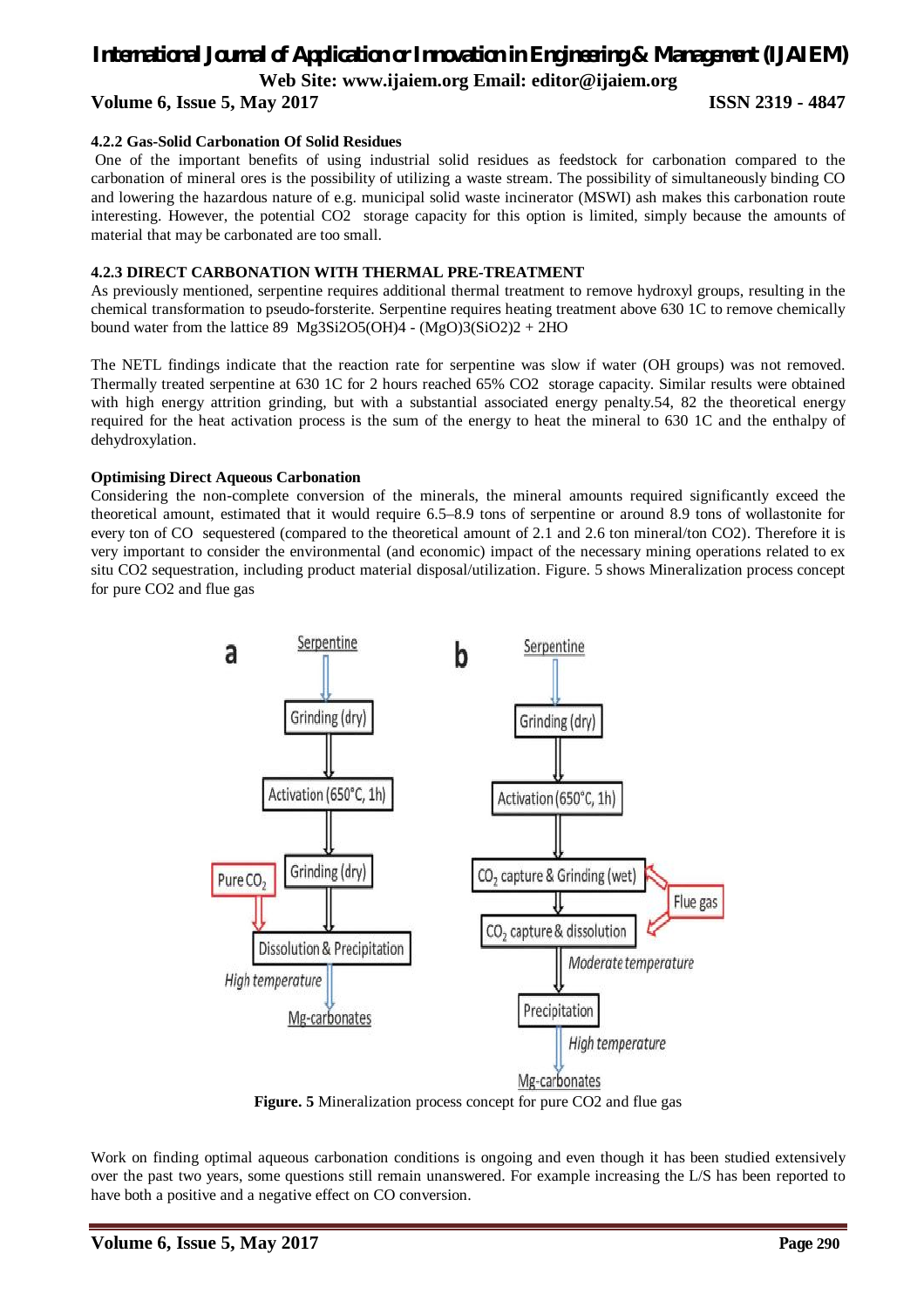**Web Site: www.ijaiem.org Email: editor@ijaiem.org**

#### **Volume 6, Issue 5, May 2017 ISSN 2319 - 4847**

#### **4.3.2 Multistage Gas-Solid Carbonation Of Minerals**

It has been found that the carbonation of MgO is significantly slower than the carbonation of Mg(OH)2. Using this observation. suggested (noting that Mg(OH)2 production from serpentine in one step cannot be done because of thermodynamic limitations) that the direct gas-solid carbonation process should be divided into three-steps; MgO production in an atmospheric reactor followed by MgO hydration and carbonation at elevated pressures according to the following reaction.

> Mg Si O (OH) (s) 3MgO(s) 2SiO (s) 2HO3  $MgO(s)$  H O  $Mg(OH)$  (s)2 Mg(OH) (s) CO MgCO (s) HO

A wide number of strong acids and bases such as HCl, H2SO4 and HNO3 have been employed for the dissolution of silicate rocks. 2-stage process, where serpentine is decomposed to magnesium hydroxide using HCl at 150 1C. The resulting Mg(OH)2 was then carbonated at 325 1C for 2 hours in a fixed bed at atmospheric pressure.108 However, because the authors did not address the recovery of the chemicals used in the process and the time required for dissolution was too long compared to the precipitation stage, the process was not attractive. Maroto-Valer et al.109 developed a process, where serpentine was chemically activated with H2SO4 at a temperature 20–65 1C for 3–12 hours. The resulting magnesium sulphate was reacted with sodium hydroxide to precipitate Mg(OH)2 following an exothermic reaction. Mg(OH)2 subsequently reacted with CO2 in aqueous suspension at 20 1C and 40 bar. A conversion of 55% was achieved in 10 minutes under these mild conditions. Sulphuric acid was regenerated by reacting CO2 with MgSO4.109 However, Chemicals make up and intensive chemical regeneration hindered the deployment of this process.

#### **5.FUTURE SCOPE**

#### **5.1 Public Acceptance**

Public acceptance of mineral carbonation is contingent on the broader acceptance of CCS. Acceptance might be enhanced by the fact that this method of storage is highly verifiable and unquestionably permanent. On the downside, mineral carbonation involves large-scale mining and associated environmental concerns: terrain changes, dust pollution exacerbated by potential asbestos contamination and potential trace element mobilization. Generally, public acceptance will require a demonstration that everything possible is done to minimize secondary impacts on the environment.

#### **5.2 Gap Analysis**

Mineral carbonation technology must reduce costs and reduce the energy requirements associated with mineral pretreatment by exploiting the exothermic nature of the reaction. Mineral carbonation will always be more expensive than most applications of geological storage, but in contrast has a virtually unlimited permanence and minimal monitoring requirements. Research towards reducing costs for the application of mineral carbonation to both natural silicates and industrial wastes, where the kinetics of the reaction is believed to be more favourable, is ongoing. Moreover, an evaluation is needed to determine the fraction of the natural reserves of silicates, which greatly exceed the needs, that can be effectively exploited for mineral carbonation. This will require thorough study, mapping the resources and matching sources and sinks.

#### **6.CONCLUSION**

In situ  $CO_2$  mineralization offers the potential for long term, safe  $CO_2$  storage at a reasonable price. Optimizing this technology, however, will require a multifaceted effort, including field-scale pilot studies, to better characterize the rates of mineral carbonation reactions and the fate and consequences of injecting  $CO<sub>2</sub>$  into reactive silicate rocks. Another aspect of mineral carbonation that has received comparatively little attention to date is the destiny of the  $CO<sub>2</sub>$ -containing end product. If mineral carbonation becomes a large-scale  $CO<sub>2</sub>$  sequestration alternative, the amount of carbonates produced would be very large and consequently disposal would be problematic. However, mineral carbonation might never become a global scale industry. The impact on carbon dioxide mitigation of the carbon chemical pool does not depend on the amounts of carbon containing chemical products produced; there is  $CO<sub>2</sub>$  emission reduction in a certain time only if the pool has grown during that time. With increasing production, such impact can be positive or negative, as shown above. It is clear that since this would be a second or third order effect with respect to the overall production of carbon containing chemicals – itself much smaller in terms of fossil fuel consumption than fossil fuel combustion – this impact will be insignificant compared with the scale of and emissions.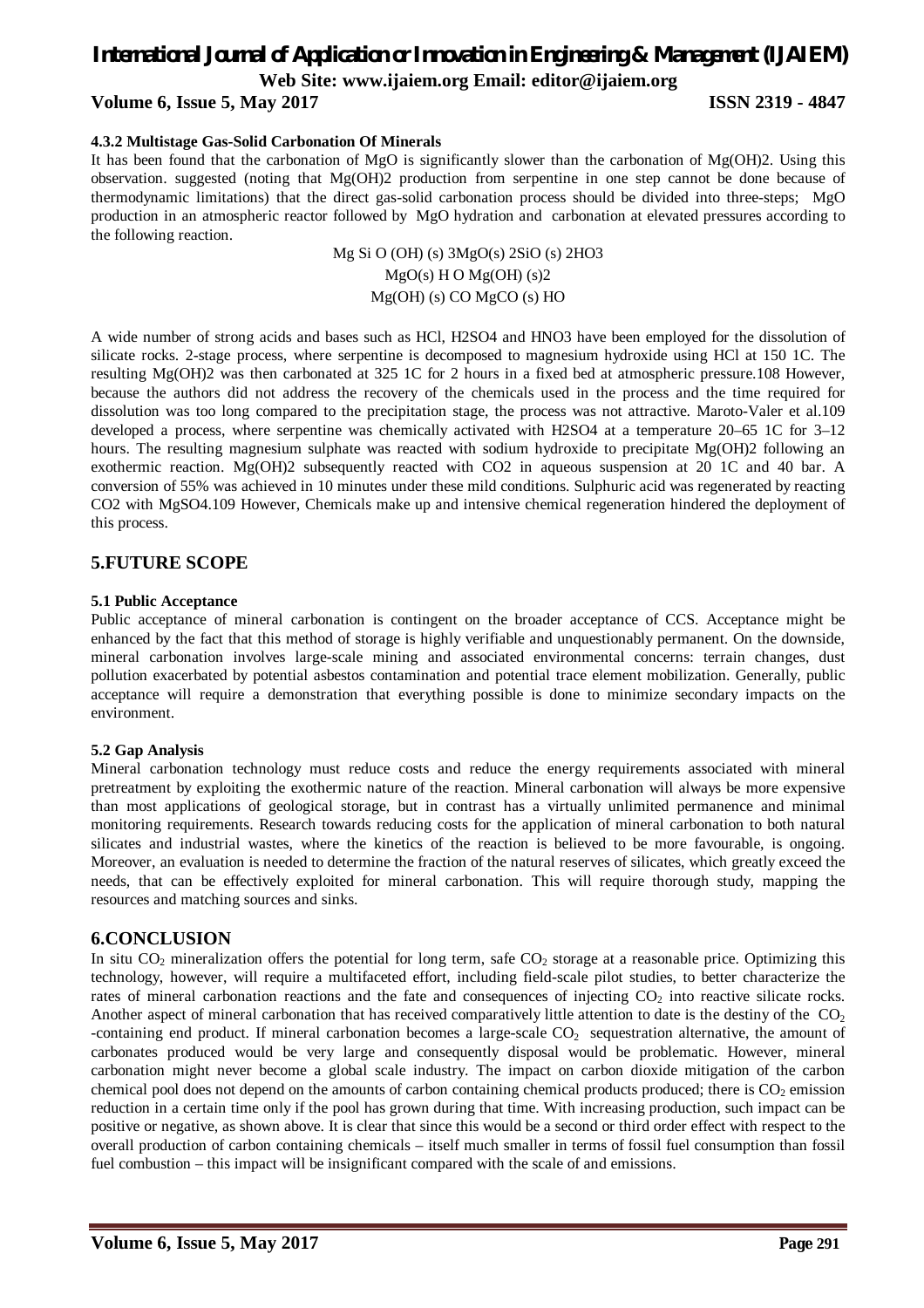## *International Journal of Application or Innovation in Engineering & Management (IJAIEM)* **Web Site: www.ijaiem.org Email: editor@ijaiem.org**

#### **Volume 6, Issue 5, May 2017 ISSN 2319 - 4847**

#### **References**

- [1] T.Subramani, . "Study of Air Pollution Due to Vehicle Emission in Tourism Centre" International Journal of Engineering Research and Applications, Vol.2, Issue.3, pp 1753-1763, 2012.
- [2] T.Subramani,, "Study of Pollution Prevention Strategies For Reclamation and Waster Management of Lake in Tourism Place", International Journal of Modern Engineering Research,Vol.2, No.3, pp 763- 773,2012
- [3] T.Subramani,, M.Kavitha.M.P. K.and Sivaraj K.P., "Modelling of Traffic Noise Pollution " International Journal of Engineering Research and Applications, Vol.2, Issue.3, pp 3175-3182, 2012.
- [4] T.Subramani, . "Study of Pollution Prevention Strategies For Reclamation of Ooty Lake" International Journal of Engineering Research and Applications, Vol.2, Issue.3, pp 783-791, 2012.
- [5] T.Subramani., P.Anitha., S,Sekar., "Health-Care Waste Management System", International Journal of Engineering Research and Applications, Vol. 4, Issue 6( Version 2), pp.255-258, 2014.
- [6] T.Subramani. , D.Kavitha., R.Tiyagu., "Treatment Of Municipal Waste Water In Salem City", International Journal of Engineering Research and Applications, Vol. 4, Issue 6( Version 2), pp.259-263, June 2014.
- [7] T.Subramani. , M.Mangaiyarkarasi. , C.Kathirvel., " Impact Of Sewage And Industrial Effluent On Soil Plant Health Act On Environment", International Journal of Engineering Research and Applications, Vol. 4, Issue 6( Version 2), pp.270-273, 2014.
- [8] T.Subramani. , V.Vishnumanoj., "Land Use and Land Cover Change Detection and Urban Sprawl Analysis of Panamarathupatti Lake, Salem", International Journal of Engineering Research and Applications, Vol. 4, Issue 6( Version 2), pp.117-127, 2014.
- [9] T.Subramani., J.AkelaJ "Onsite Waste Water Treatment System", International Journal of Engineering Research and Applications, Volume. 4, Issue. 6 (Version 5), pp 154 - 162, 2014.
- [10]T.Subramani., C.Arulsankar., S.Badrinarayanan., "Effect Of Sewage Farming On Ground Water", International Journal of Engineering Research and Applications, Volume.,Issue. 6 (Version 5), pp 163 - 172.
- [11]T.Subramani., Arutselvan, S.K.Ganesan., "Analysis Of Highway Air Pollution" International Journal of Engineering Research and Applications, Volume. 4, Issue. 6 (Version 5), pp 173 - 182, 2014.
- [12]T.Subramani., N.Jayagobu. , "Microbial Analysis Of Drinking Water And Water Distribution System", International Journal of Engineering Research and Applications, Volume. 4, Issue. 6 (Version 5), pp 183 - 193, 2014.
- [13]T.Subramani., A.Subramanian.,, C.Kathirvel., S.K.Bharathi Devi., " Analysis and Site Suitability Evaluation for Textile Sewage Water Treatment Plant in Salem Corporation, Tamilnadu Using Remote Sensing Techniques" , International Journal of Engineering Research and Applications , Vol. 4, Issue 8( Version 6), pp.90-102, 2014.
- [14]T.Subramani, R.Vasantha Kumar, C.Krishnan "Air Quality Monitoring In Palladam Taluk Using Geo Spatial Data", International Journal of Applied Engineering Research (IJAER),Volume 10, Number 32, Special Issues pp.24026-24031,2015
- [15]T.Subramani, P.K.Revathi, "Production Of Activated Carbon From Agricultural Raw Waste", IOSR Journal of Engineering, Volume 5, Issue 5, Version 3, pp 54-63, 2015
- [16]T.Subramani, S.Praveen Kumar , " Generation Of Biogas From Organic Waste In Salem Tamil Nadu" , International Journal of Application or Innovation in Engineering & Management (IJAIEM) , Volume 5, Issue 5, pp. 104-115 , 2016 .
- [17]T.Subramani, S.Sounder , " A Case Study And Analysis Of Noise Pollution For Chennai Using GIS" , International Journal of Emerging Trends & Technology in Computer Science (IJETTCS) , Volume 5, Issue 3, pp. 125-134 , 2016.
- [18]T.Subramani, A.Ravi , " Study Of Air Pollution Due To Magnesite in Salem District" , International Journal of Application or Innovation in Engineering & Management (IJAIEM) , Volume 5, Issue 5, pp. 162-172 , 2016 .
- [19]T.Subramani, . "Traffic Study On Road Network And Programming For Fixing Priority To The Identified Transport Improvement Projects In Salem City, Tamilnadu, India", International Journal of Scientific and Engineering Research, Vol.3, No.5, pp 1-12, 2012.
- [20]T.Subramani,. and R.Elangovan, "Planning Of A Ring Road Formation For Salem Corporation Using GIS", International Journal of Engineering Research And Industrial Applications, Vol.5, No.II, pp 109-120, 2012.
- [21]T.Subramani,., R.Elangovan, and P.K.Kumaresan "Idendify The Transport Infrastructure Improvement Projects In Salem City - Case Study" International Journal Of Research In Management and Technology, Vol.2, No.2, pp180-183, 2012
- [22]T.Subramani., .P.Someswari., "Identification And Analysis Of Pollution In Thirumani Muthar River Using Remote Sensing", International Journal of Engineering Research and Applications, Vol. 4, Issue 6( Version 2), pp.198-207, 2014.